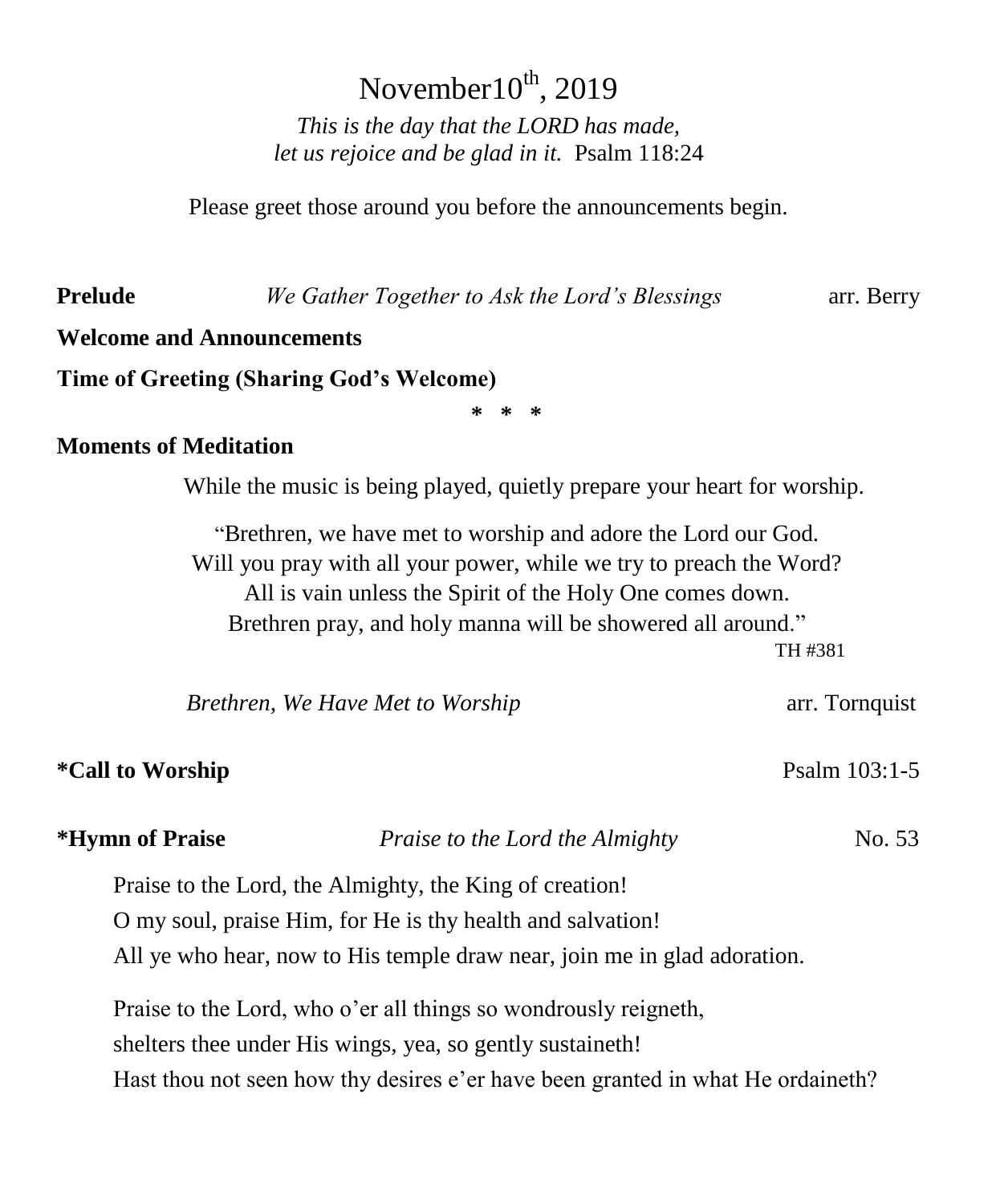Praise to the Lord, who doth prosper thy work and defend thee! Surely His goodness and mercy here daily attend thee; ponder anew what the Almighty will do, if with His love He befriend thee.

Praise to the Lord, who with marvelous wisdom hath made thee, decked thee with health, and with loving hand guided and stayed thee. How oft in grief hath not He brought thee relief, spreading His wings to o'er-shade thee!

Praise to the Lord! O let all that is in me adore Him! All that hath life and breath, come now with praises before Him! Let the amen sound from His people again; gladly fore'er we adore Him!

#### **\*Prayer of Invocation**

#### **Scripture Reading** Hebrews 11:1-12

Pew Bible Page 1874

#### **Prayer of Confession**

O Lord God, help us to put on the Lord Jesus Christ and to make no provision for the flesh. Wake us up, for the night is far gone and the day is at hand. Remind us that our salvation is nearer now than when we first believed. Help us to strip off the works of darkness and to put on the armor of light, the armor of the Word of God. Help us to put away the perverse ways of our past and walk faithfully in the light of life; and not just for today, but for all the days that are left until You restore all things. We pray in Jesus' name. Amen. (Romans 13:11-14)

#### **Assurance of Pardoning Grace** Psalm 103:6-14

**6** The Lord works righteousness and justice for all who are oppressed. **<sup>7</sup>** He made known his ways to Moses, his acts to the people of Israel. **<sup>8</sup>** The Lord is merciful and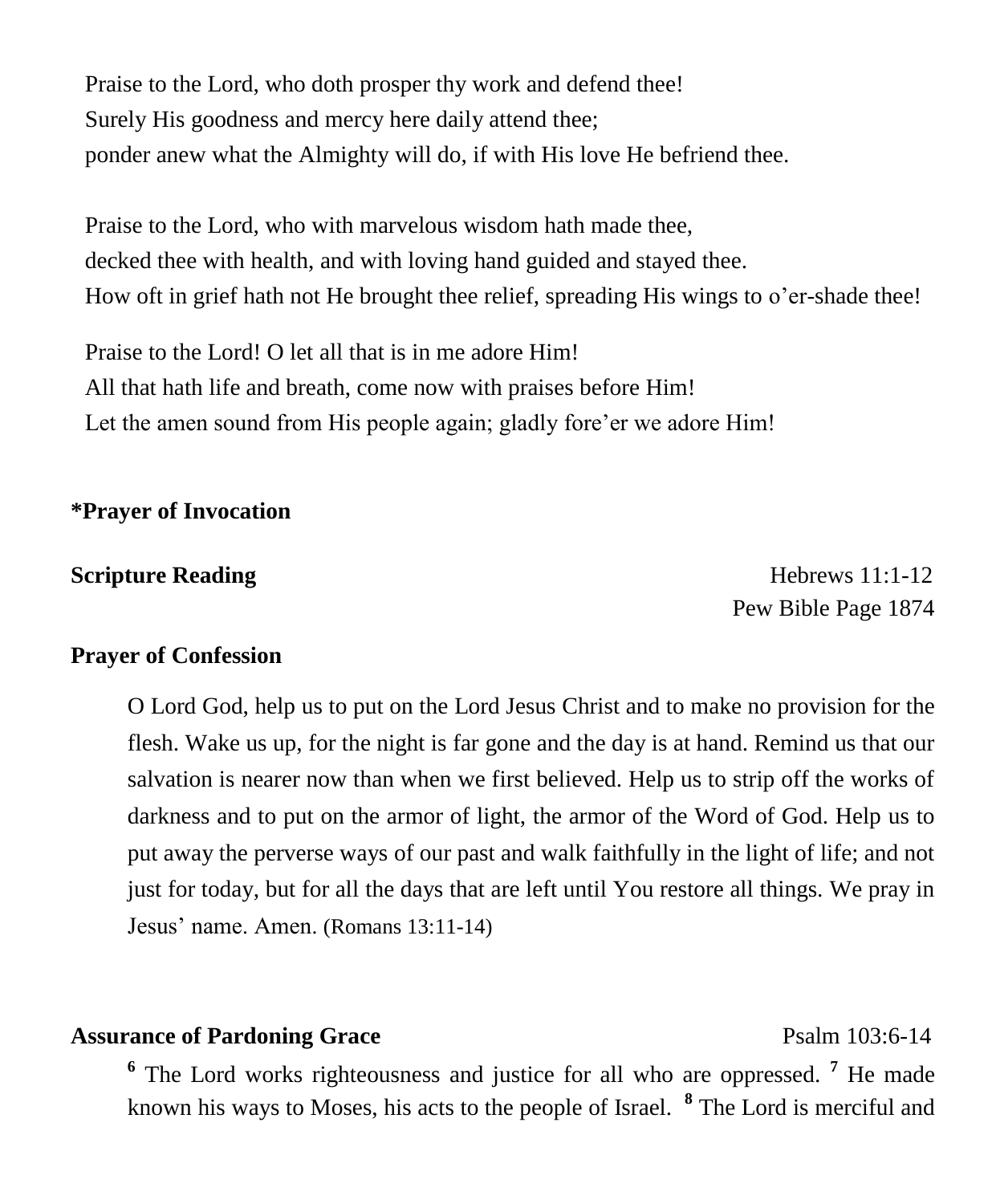gracious, slow to anger and abounding in steadfast love. **<sup>9</sup>** He will not always chide, nor will he keep his anger forever. **<sup>10</sup>** He does not deal with us according to our sins, nor repay us according to our iniquities.  $11$  For as high as the heavens are above the earth, so great is his steadfast love toward those who fear him; **<sup>12</sup>** as far as the east is from the west, so far does he remove our transgressions from us. **<sup>13</sup>** As a father shows compassion to his children, so the Lord shows compassion to those who fear him. **<sup>14</sup>** For he knows our frame; he remembers that we are dust.

| *Hymn of Thanksgiving                                                                                                                 |                                                                                                               | Heaven's Gift                                                        |                                                                             |                                                                             | by James Boice                                                                                          |
|---------------------------------------------------------------------------------------------------------------------------------------|---------------------------------------------------------------------------------------------------------------|----------------------------------------------------------------------|-----------------------------------------------------------------------------|-----------------------------------------------------------------------------|---------------------------------------------------------------------------------------------------------|
| 1. When<br>from<br>far<br>gift<br>Christ<br>2. That<br>Christ's<br>3. Now<br>in<br>4. Christ<br>paid<br>the<br>5. All<br>$mer - it$ , | 0<br>God<br>and<br>at<br>won<br>right - $eous -$<br>price<br>to<br>$\text{boost}$ - ing                       | lost<br>in<br>dread-ful cost:<br>ness<br>set<br>set                  | sin<br>pro<br>a - lone<br>His<br>me free:<br>a - side,<br>$by$ <sub>—</sub> | took<br>pi<br>stand<br>faith                                                | God's book<br>and<br>$ti - a -$<br>tion<br>be - fore God's<br>blood poured out<br>on<br>I'm<br>a - lone |
| $with -$<br>looked<br>in,<br>the<br>lost.<br>for<br>throne,<br>some<br>$awe -$<br>Cal - vary's tree.<br>fied.<br>ti -<br>jus<br>×,    | found<br>1<br>My<br>grasp what<br>and<br>$noth - ing$<br><b>Now</b><br>fore<br>Be<br>$\overline{\phantom{a}}$ | gift<br>a<br>$sub - sti -$<br>tute,<br>$on -$<br>as<br>the<br>throne | from<br>con<br>$\sim$<br>ly<br>my<br>1                                      | en's<br>heav -<br>He<br>demned<br>God<br>could<br>I'll<br>own<br>take<br>my | E<br>throne,<br>a<br>died,<br>and<br>do:<br>be<br>for<br>call,<br>and<br>place                          |
| right<br>eous<br>God's<br>turned<br>just<br>and<br>all<br>is<br>in<br>rest                                                            | ness<br>wrath<br>jus<br>Christ's<br>God's                                                                     | from<br>from<br>ti<br>and<br>$\mathbf{a}$                            | O<br>God<br>me<br>fi<br>Christ<br>maz                                       | made<br>a<br>er<br>my<br>ing                                                | $\bullet$<br>known.<br>side.<br>too.<br>all.<br>grace.                                                  |

©1999 Tenth Music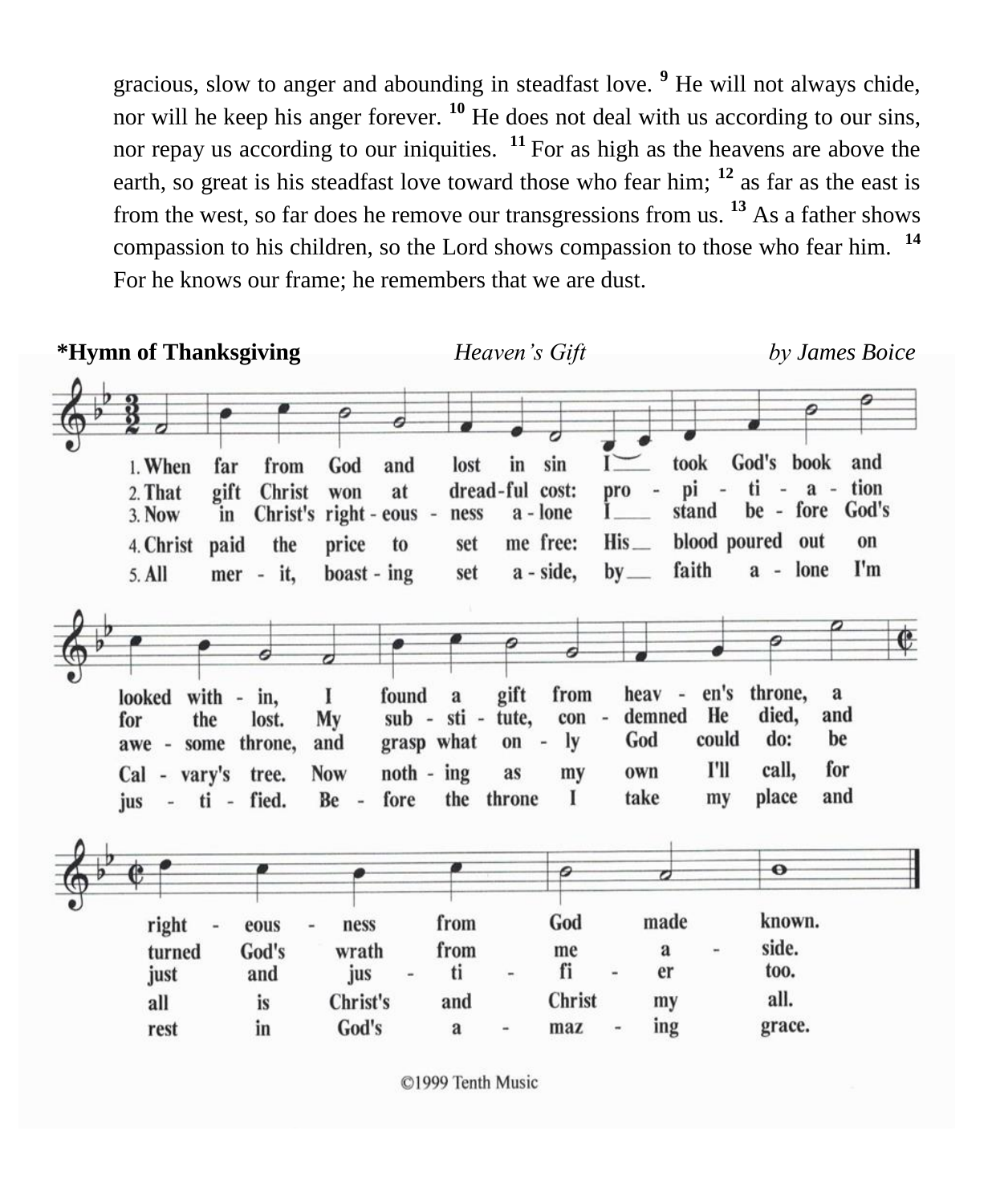### **Heidelberg Catechism 12, 13, 14**

- Q. 12 According to God's righteous judgment we deserve punishment both now and in eternity: how then can we escape this punishment and return to God's favor?
- A. God requires that his justice be satisfied. Therefore the claims of this justice must be paid in full, either by ourselves or by another.
- Q. 13 Can we make this payment ourselves?
- A. Certainly not. Actually, we increase our debt every day.
- Q. 14 Can another creature—any at all— pay this debt for us?
- A. No. To begin with, God will not punish any other creature for what a human is guilty of. Furthermore, no mere creature can bear the weight of God's eternal wrath against sin and deliver others from it.

# **Prayer of Intercession**

| <b>Tithes and Offering</b>                      | My Faith Looks Up to Thee                              | arr. Larson |  |  |
|-------------------------------------------------|--------------------------------------------------------|-------------|--|--|
|                                                 |                                                        |             |  |  |
| *Hymn of Preparation                            | How Firm A Foundation                                  | No. 94      |  |  |
|                                                 | How firm a foundation, you saints of the Lord,         |             |  |  |
| is laid for your faith in His excellent Word!   |                                                        |             |  |  |
| What more can He say than to you He has said,   |                                                        |             |  |  |
| to you who for refuge to Jesus have fled?       |                                                        |             |  |  |
| "Fear not, I am with you, O be not dismayed;    |                                                        |             |  |  |
| for I am your God, and will still give you aid; |                                                        |             |  |  |
|                                                 | I'll strengthen you, help you, and cause you to stand, |             |  |  |
| upheld by My righteous, omnipotent hand."       |                                                        |             |  |  |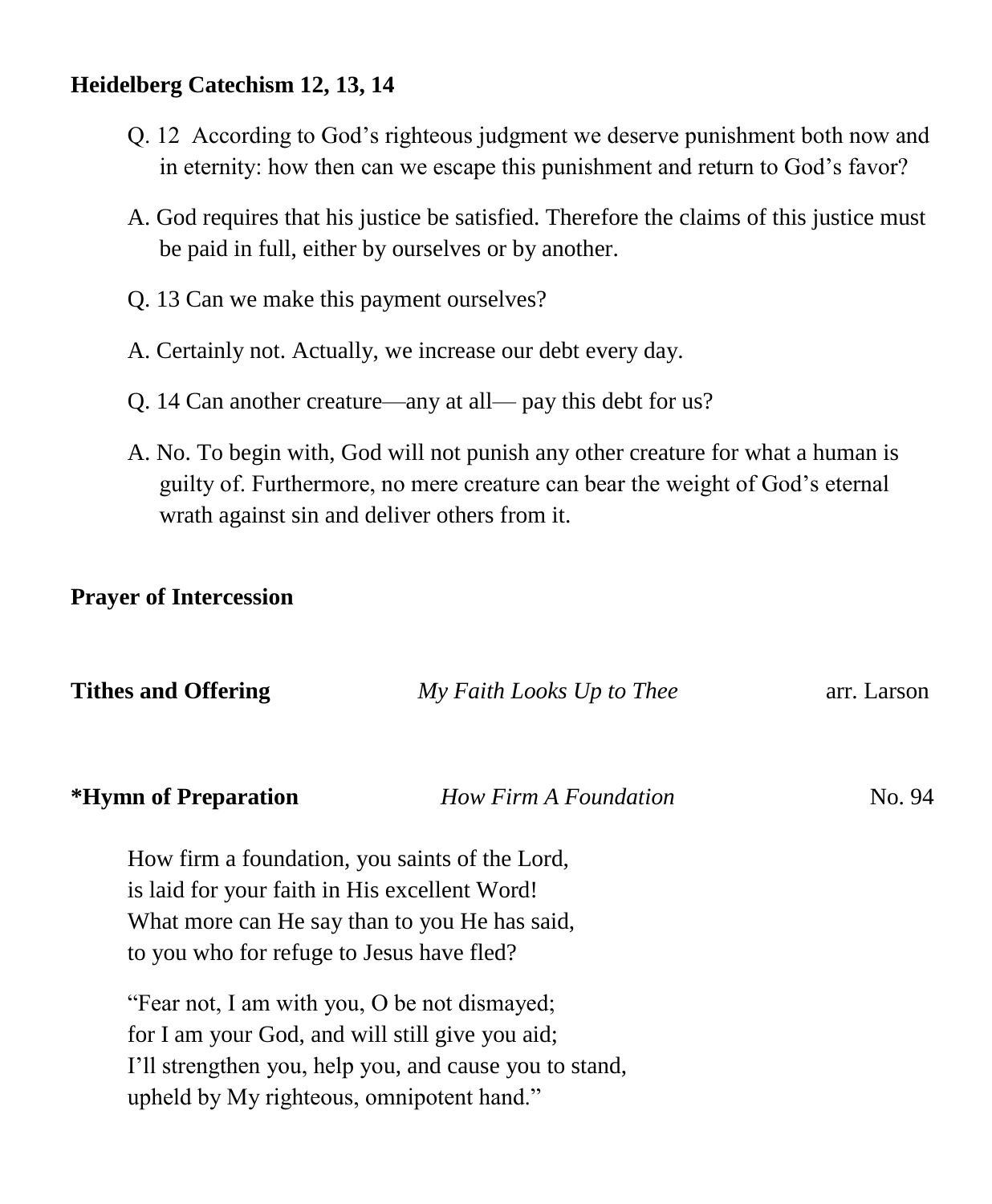"When through the deep waters I call you to go, the rivers of sorrow shall not overflow; for I will be with you, your troubles to bless, and sanctify to you your deepest distress."

"When through fiery trials your pathway shall lie, My grace, all-sufficient, shall be your supply; the flame shall not hurt you: I only design your dross to consume and your gold to refine."

"E'en down to old age all My people shall prove My sovereign, eternal, unchangeable love; and when hoary hairs shall their temples adorn, like lambs they shall still in My bosom be borne."

"The soul that on Jesus has leaned for repose, I will not, I will not desert to His foes; the soul, though all hell should endeavor to shake, I'll never, no never, no never forsake."

**Sermon** Shoulder to Shoulder: Gospel Partnership in Philippi Philippians 3:1-11

Pew Bible Page 1828

## **Outline**

- 1. Salvation by works
	- a. What does 'acting a fool' reveal about ourselves?

b. We \_\_\_\_\_\_\_\_\_\_\_\_\_ that which is most important in our lives.

c. What are Paul's five reasons for glorifying in the flesh? (vv. 4-7)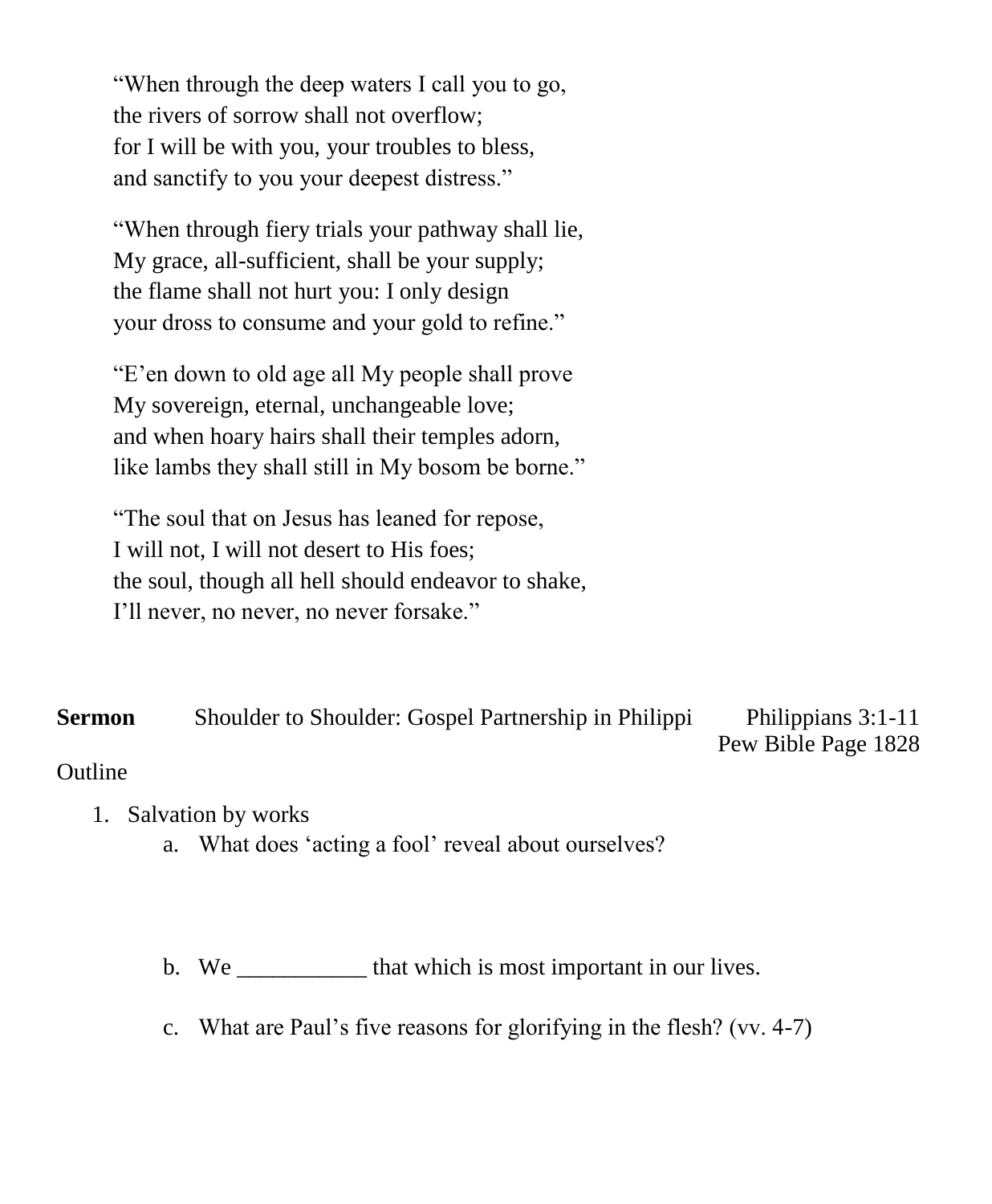### 2. Salvation by Christ

- a. Salvation is through Christ
- b. Circumcision (v. 3)
- c. What is the power of the resurrection?
	- 1. Proof that we are forgiven
	- 2. Personal advocacy
	- 3. Foretaste of glory

Questions for Further Reflection:

- 1. Read 2 Peter 2:1-22 and Jude. What are some of the main characteristics of false teachers? Read 2 John 7-11. How are God's people to respond to false teachers?
- 2. Read John 1:18; 1 Peter 1:19; 1 John 3:5. Did Jesus lead a sinless life? Why is this important?
- 3. God's way is the only way to be saved. Man's way can never succeed. Suggest a few modern religious systems which contradict the clear teaching of the apostle Paul in Philippians 3:1-11.
- 4. How would you evangelize the people/groups you just mentioned and how would you help them to understand the true gospel of God's grace?

# **\*Hymn of Response** *My Hope Is Built on Nothing Less* No.521

My hope is built on nothing less than Jesus' blood and righteousness; I dare not trust the sweetest frame, but wholly lean on Jesus name. On Christ, the solid rock, I stand; all other ground is sinking sand.

When darkness veils His lovely face, I rest on His unchanging grace; in every high and stormy gale, my anchor holds within the veil. On Christ, the solid rock, I stand; all other ground is sinking sand.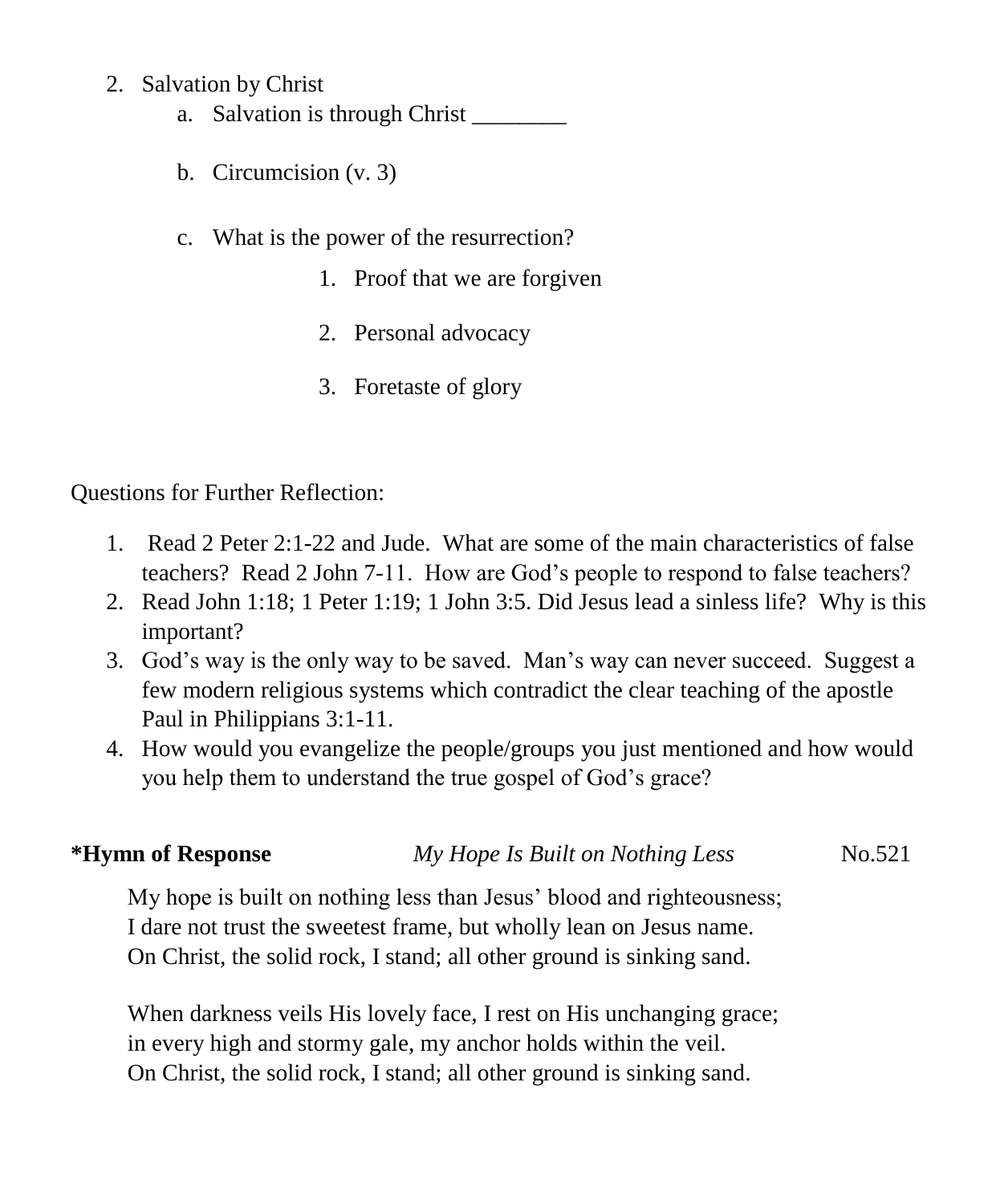His oath, His covenant, His blood support me in the whelming flood; when all around my soul gives way, He then is all my hope and stay. On Christ, the solid rock, I stand; all other ground is sinking sand.

When He shall come with trumpet sound, O may I then in Him be found; dressed in His righteousness alone, faultless to stand before the throne. On Christ, the solid rock, I stand; all other ground is sinking sand.

#### **\*Benediction**

## **\*Gloria Patri** No. 735

Glory be to the Father, and to the Son, and to the Holy Ghost; as it was in the beginning, is now, and ever shall be, world without end. Amen, amen.

**\*Postlude** *Be Thou My Vision / Amazing Grace* arr. Chung

**\* Congregation:** Please stand as able.

**\* \* \* \* \* \* \* \***

**Intercessory Prayer** Yon Lindborg, Elder

# **Serving the Lord**

|                   | 11/10       | 11/17               | 11/24          |
|-------------------|-------------|---------------------|----------------|
|                   | L. Hrivnak, | Y. Lindborg,        | B. Hrivnak,    |
| <b>AM Nursery</b> | Krystal T.  | Aaron L.            | Emily S.       |
| Greeters          | Lanenga     | J. Faber            | Stoltzfus      |
| Treats            | O'Neal      | Lindborg            | <b>Hrivnak</b> |
| Serve/Cleanup     | O'Neal      | Lindborg            | <b>Hrivnak</b> |
| Audio             | J. Martin   | <b>B.</b> Armstrong | B. Schoon      |
| Elder of the Week | Lindborg    | <b>Stoltzfus</b>    | Schoon         |

Piano **Sandy DeGroot**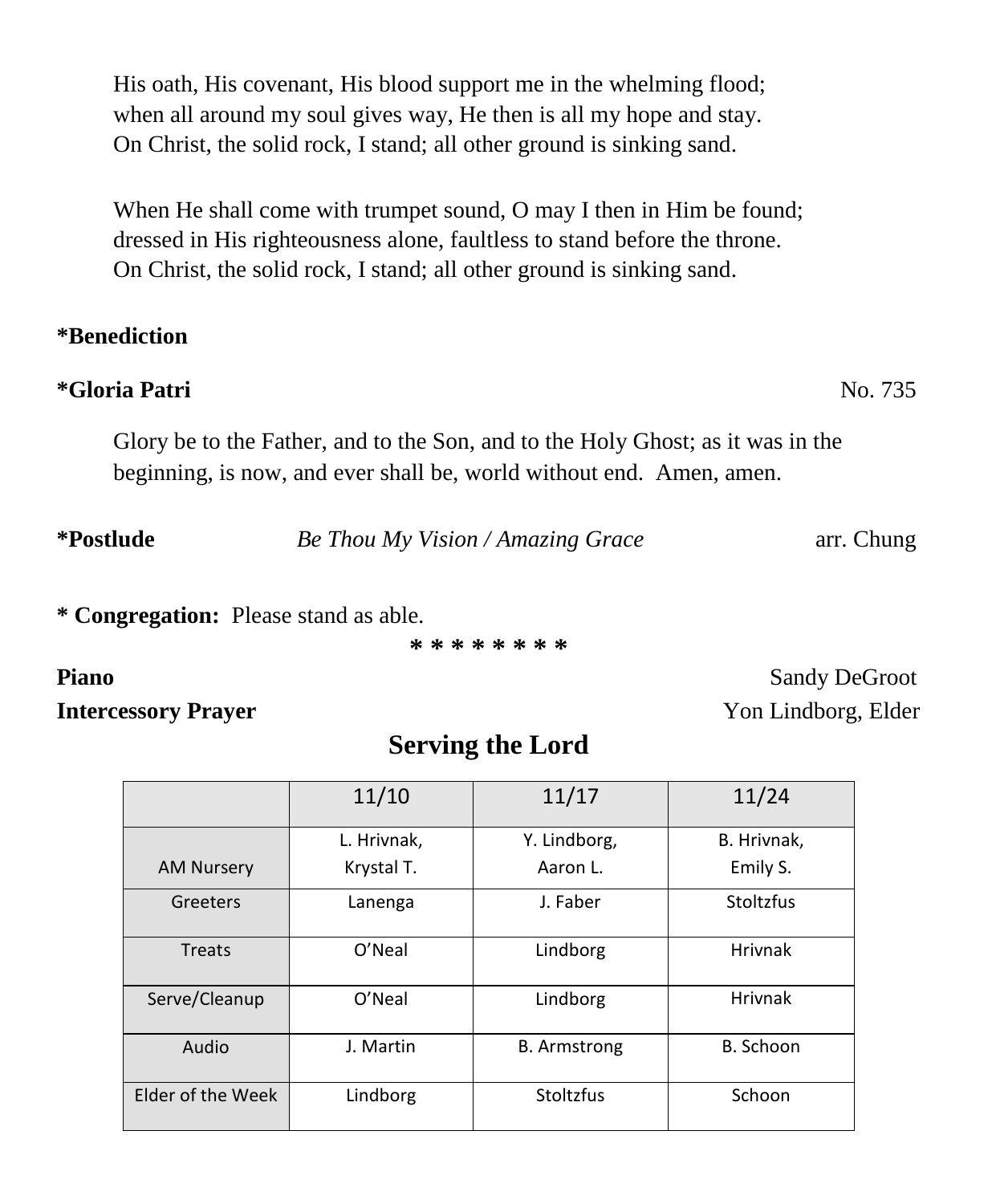# **Weekly Calendar**

| <b>DATE</b>       | <b>TIME</b>       | <b>EVENT</b>                     |
|-------------------|-------------------|----------------------------------|
| <b>SUN 11/10</b>  | 8:00 AM           | <b>Worship Committee Meeting</b> |
|                   | 9:00 AM           | <b>Opening Exercises</b>         |
|                   | 9:15 AM           | <b>Sunday School Classes</b>     |
|                   | 10:30 AM          | <b>Worship Service</b>           |
|                   | $6:00$ PM         | <b>Prayer Meeting</b>            |
| <b>TUES 11/12</b> | 1:00 PM           | <b>PM Care Group</b>             |
| <b>WED 11/13</b>  | $9:30 \text{ AM}$ | Women's Bible Study              |
| <b>SAT 11/16</b>  | 8:00 AM           | Men's Bible Study                |
| <b>SUN 11/17</b>  | 9:00 AM           | <b>Opening Exercises</b>         |
|                   | 9:15 AM           | <b>Sunday School Classes</b>     |
|                   | 10:30 AM          | <b>Worship Service</b>           |
|                   | 5:00 PM           | Youth Bible Study                |
|                   |                   |                                  |

# **Important Upcoming Events**

| <b>SUN 11/17</b> | 5:00 PM   | Youth Bible Study at Gretzinger's house |
|------------------|-----------|-----------------------------------------|
| <b>SUN 11/24</b> | 12:00 PM  | Thanksgiving Carry-In                   |
| <b>SUN 12/1</b>  | $6:00$ PM | <i>The Christmas Star presentation</i>  |
| <b>SAT 12/21</b> | 12:00 PM  | Christmas Cookie Exchange               |